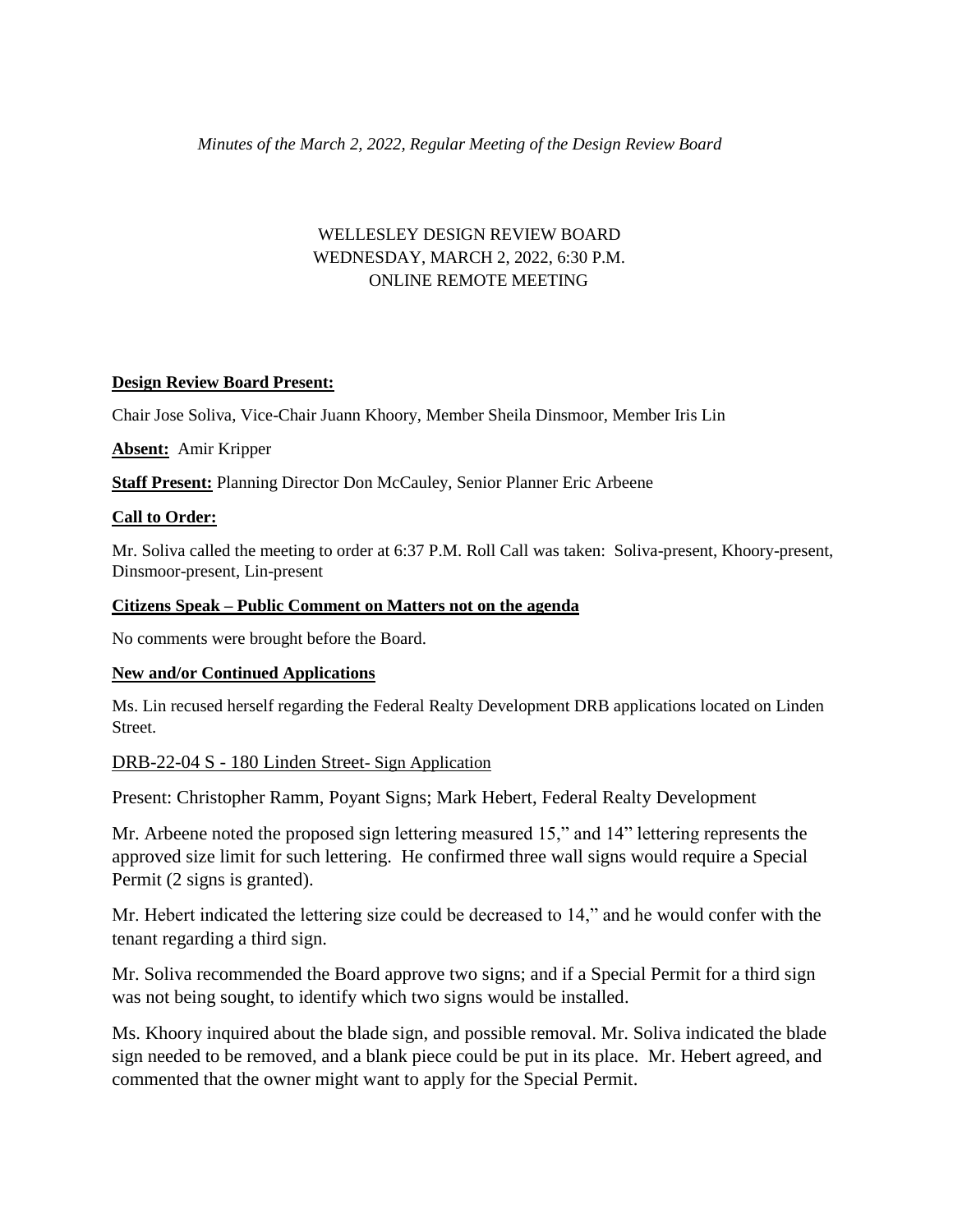Mr. McCauley stated this is a decision for the ZBA officer.

**Ms. Dinsmoor motioned to accept the DRB-22-04 S – 180 Linden Street application, as presented, with reduction in letter size from 15" to 14"; with the understanding that if the two wall signs are going to be used, with an additional sign, a Special Permit would have to be issued. Ms. Khoory seconded the motion. It was on motion 3-0; Khoory-aye, Dinsmooraye, Soliva-aye** 

### DRB-21-51 - 165 Linden Street - Minor Construction Project for West Endcap

Present: Mark Hebert, Federal Realty Development; Aksel Solberg, HFA Architects

Mr. Hebert confirmed that the new tenant was looking to make changes to the outdoors at the eatery site, as well.

Mr. Solberg highlighted aspects of the application, with revisions.

Mr. Soliva inquired about the material being used for the proposed exterior trellis. Mr. Solberg replied it composed a masonry base with steel overhang, all painted white. Mr. Soliva indicated the Board Members would have to understand specifically the materials being proposed, before a vote could take place.

Mr. Hebert understood and wanted to introduce the project at this time, and stated that the applicant would come before the Board regarding signage and exact specifications regarding the trellis.

Ms. Khoory noted the color of the trellis would match the canopy and side of the building.

Ms. Dinsmoor stated the rear of the building looked somewhat unfinished, and recommended it be painted. Mr. Solberg indicated white paint would be used to cover the aging red brick façade.

Mr. Hebert stated the tenant was rather adamant about the cornice/cap piece above the red border. Mr. Soliva recommended keeping the approach simple.

**Ms. Khoory motioned to accept the DRB-21-51 – 165 Linden Street application, as presented, with the modification of the projection part of the elevation above the entrance, modifying the overhang on the roof to a flatter profile, or recessed profile instead of projected profile; with the same material continued, and the same color. Mr. Soliva added the wall art remains on the plans; and if the tenant choices not to proceed with the wall art/planting work, they must come before the Board. Ms. Dinsmoor seconded it motion. It was on motion 3-0; Khoory-aye, Dinsmoor-aye, Soliva-aye**

DRB-22-10 M 165 Linden Street, Unit G2 - Minor Construction Project

Present: Dan Brennen, Permitting Administrator for Tatte Bakery & Café; Brendan Boyle, Construction V.P.

Mr. Brennan highlighted aspects of the application, and signage.

Mr. Arbeene noted if the applicant sought three separate signs (with the exception of door signage), a Special Permit would be needed.

Ms. Khoory commented that the goose-neck lighting was hiding the sign.